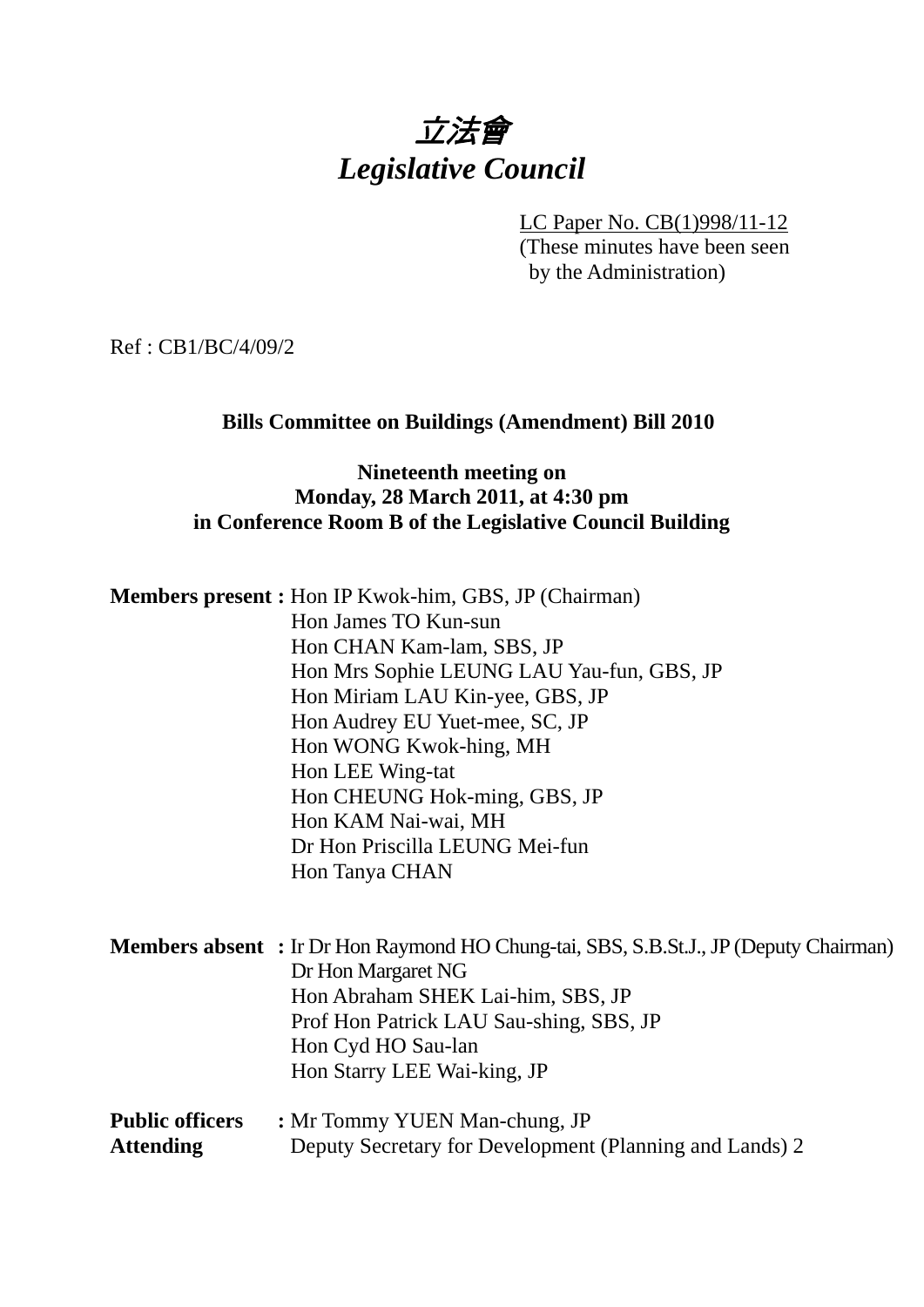|                                      | $-2-$                                                                                                   |
|--------------------------------------|---------------------------------------------------------------------------------------------------------|
|                                      | Mr Edward TO Wing-hang<br><b>Principal Assistant Secretary for</b><br>Development (Planning and Lands)3 |
|                                      | Mr Daniel FONG Siu-wai<br><b>Assistant Secretary for Development (Buildings)1</b>                       |
|                                      | Mr LAM Siu-tong<br>Deputy Director of Buildings                                                         |
|                                      | Mr Alex CHOW Kim-ping<br><b>Assistant Director / Support</b><br><b>Buildings Department</b>             |
|                                      | Ms Rayne CHAI Chih-hui<br><b>Senior Government Counsel</b><br>Department of Justice                     |
|                                      | Mr Manuel NG Man-chun<br><b>Government Counsel</b><br>Department of Justice                             |
| <b>Clerk</b> in<br><b>Attendance</b> | : Ms Annette LAM<br>Chief Council Secretary (1)7                                                        |
| <b>Staff</b> in<br><b>Attendance</b> | : Miss Winnie LO<br><b>Assistant Legal Adviser 7</b>                                                    |
|                                      | Mr Daniel SIN<br>Senior Council Secretary (1)7                                                          |

Discussion of outstanding issues

| $(LC$ Paper No. $CB(1)1584/10-11(02)$ -- Administration's response to | issues raised at the meeting on<br>1 March 2011                    |
|-----------------------------------------------------------------------|--------------------------------------------------------------------|
| LC Paper No. $CB(1)1706/10-11(03)$                                    | -- List of follow-up actions arising<br>from the discussion at the |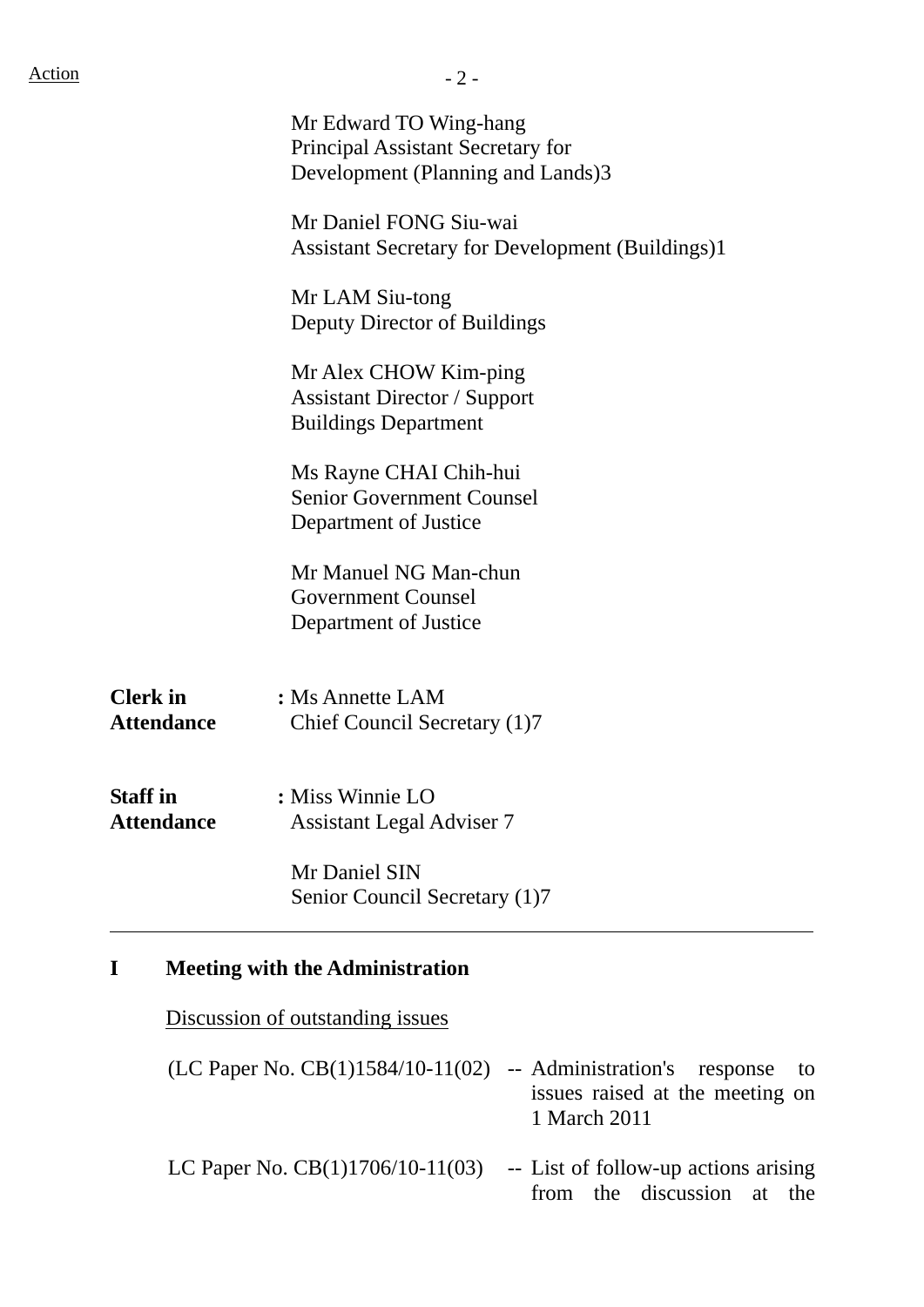meeting on 16 March 2011

LC Paper No. CB(1)1706/10-11(04) -- Administration's response to issues raised at the meetings on 11 February 2011 and 16 March 2011)

Other relevant papers previously issued

- $(LC$  Paper No.  $CB(3)389/09-10$  -- The Bill
- LC Paper No.  $CB(1)1168/09-10(01)$  -- Marked-up copy of the Bill prepared by the Legal Service Division

File Ref: DEVB(PL-CR) 2-15/08 *(issued by the Development Bureau on 21.1.2010)* -- Legislative Council Brief

- LC Paper No. LS42/09-10 -- Legal Service Division Report
- LC Paper No. CB(1)1423/10-11(01) -- Updated paper on proposed major Committee Stage amendments prepared by the Administration
- LC Paper No.  $CB(1)1423/10-11(03)$  -- List of follow-up actions arising from the discussion at the meeting on 11 February 2011
- LC Paper No.  $CB(1)1935/09-10(01)$  -- List of follow-up actions arising from the discussion at the meeting on 6 May 2010)

The Committee deliberated (Index of proceedings attached at **Appendix**).

Follow-up actions to be taken by the Administration

2. The Administration was requested to:-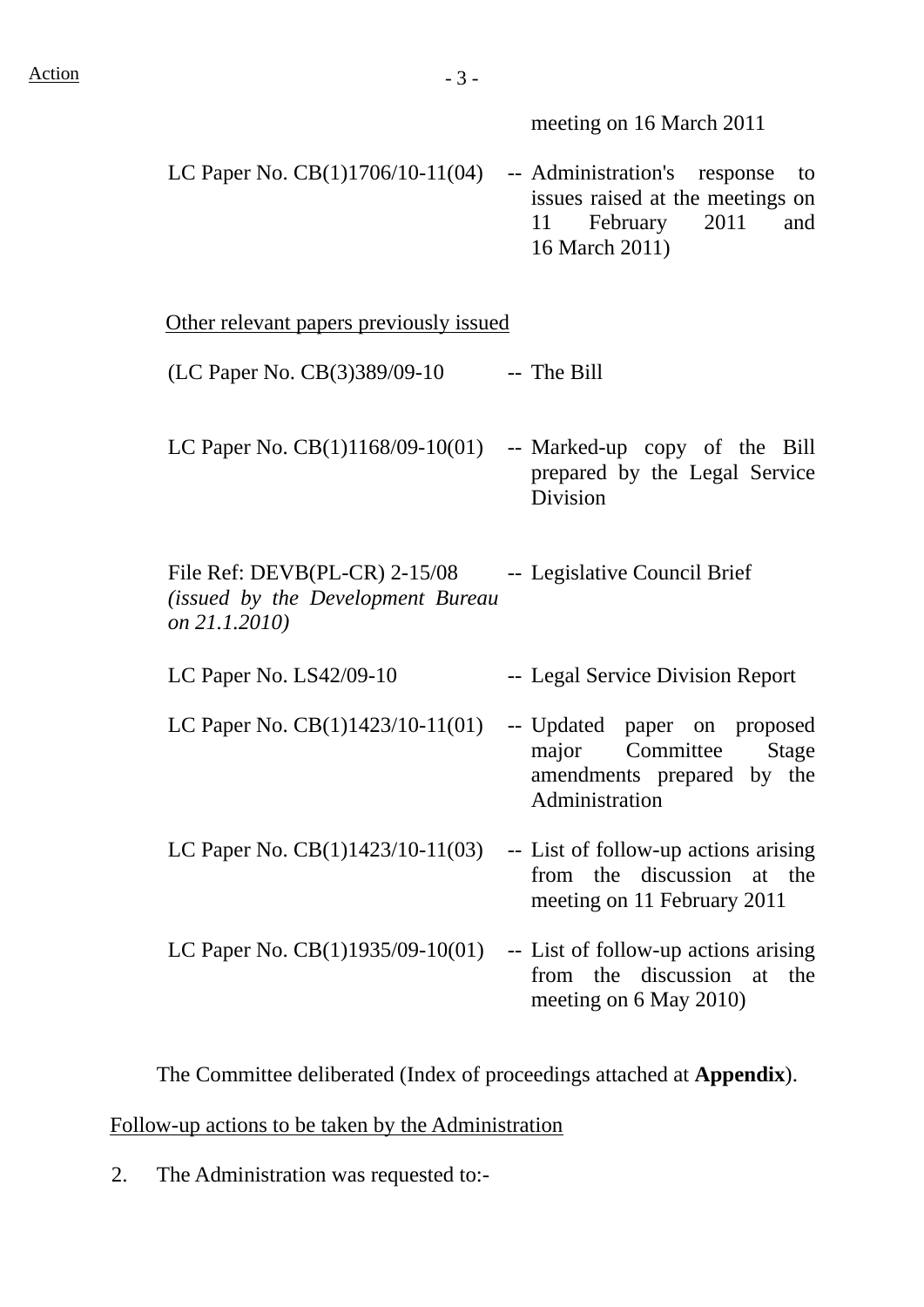- (a) provide a list of legal provisions of various ordinances which empower public officers to enter into private premises for inspection or law enforcement purposes, and explain the operational mechanism and the modus operandi;
- (b) request the Hong Kong Housing Society (HKHS) and the Urban Renewal Authority (URA) to provide professional advice on tender prices of building repair works and other forms of services to building owners and owners' corporations similar to those under the Operation Building Bright at a fee, and to set out the scope of services of HKHS and URA in this respect;
- (c) consider developing a database, in conjunction with the HKHS and the URA, providing information of building inspection and repair works, the cost involved and the average share of individual owners etc;
- (d) update proposed Committee Stage amendments, taking into account members' views and suggestions in relation to the proposed new section 22 (Powers of Building Authority) and capping the surcharge for defaulted works at 20%; and
- (e) make consequential amendment to the Buildings (Amendment) Bill 2010 (e.g. clause 44. Effect of certificate of exemption) taking into account the recent enactment of amendments to Buildings Ordinance.

(*Post-meeting note*: The Administration's response was issued to members vide paper CB(1) 1706/10-11(04).)

#### **II Any other business**

3. There being no other business, the meeting ended at 6:30 pm.

Council Business Division 1 Legislative Council Secretariat 3 February 2012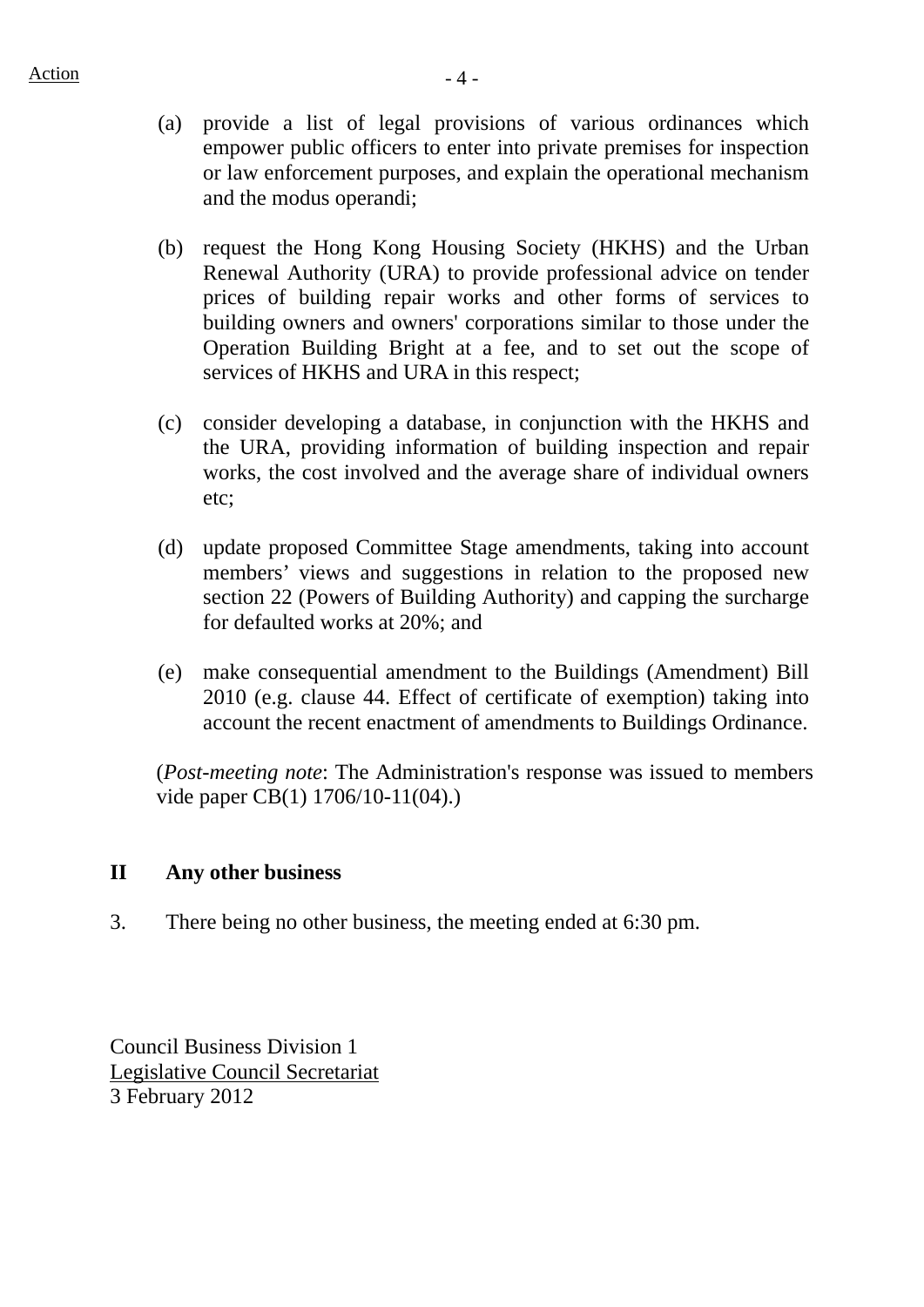## **Bills Committee on Buildings (Amendment) Bill 2010**

### **Proceedings of the Nineteenth meeting on Monday, 28 March 2011, at 4:30 pm in Conference Room B of the Legislative Council Building**

| <b>Time</b>          | <b>Speaker</b>                             | Subject(s)                                                                                                                                                                                                                                                                                                                                                                                                                                                                          | <b>Action</b>   |
|----------------------|--------------------------------------------|-------------------------------------------------------------------------------------------------------------------------------------------------------------------------------------------------------------------------------------------------------------------------------------------------------------------------------------------------------------------------------------------------------------------------------------------------------------------------------------|-----------------|
| <b>Marker</b>        |                                            |                                                                                                                                                                                                                                                                                                                                                                                                                                                                                     | <b>Required</b> |
| 000618<br>000736     | Chairman                                   | Opening remarks                                                                                                                                                                                                                                                                                                                                                                                                                                                                     |                 |
| 000737<br>000849     | Ms Miriam LAU<br>Chairman                  | (a) Ms LAU thanked the Administration<br>for the response to her earlier enquiry<br>regarding a signboard removal case in<br>Tuen Mun.<br>The<br>Chairman<br>asked<br>(b)<br>the                                                                                                                                                                                                                                                                                                    |                 |
|                      |                                            | Administration to be more responsive<br>in handling public complaints.                                                                                                                                                                                                                                                                                                                                                                                                              |                 |
| 000850<br>001235     | Administration                             | Briefing by the Administration in response<br>to issues raised at the meeting on 1 March<br>2011<br>No.<br>(LC)<br>Paper<br>$CB(1)1584/10-11(02))$                                                                                                                                                                                                                                                                                                                                  |                 |
| $001236 -$<br>001910 | Chairman<br>Administration                 | Briefing by the Administration in response<br>issues raised at the meeting<br>on<br>to<br>11 February 2011 and 16 March 2011 (LC<br>Paper No. CB(1)1706/10-11(04)).<br>In<br>particular, an alternative approach was<br>proposed for Members' consideration to<br>take out the "warrant" proposal from the<br>proposed Committee Stage amendments<br>(CSAs) in the current exercise. Instead, a<br>amendment bill<br>separate<br>would<br>be<br>introduced to pursue this proposal. |                 |
| 001911<br>002124     | Chairman<br><b>WONG</b><br>Mr<br>Kwok-hing | Mr WONG's comment that it was more<br>proper and fairer for the Buildings<br>Department (BD) to apply for a warrant<br>from the court for entry into private<br>premises to conduct investigation and<br>inspection.                                                                                                                                                                                                                                                                |                 |
| 002132<br>002940     | Ms Miriam LAU<br>Administration            | (a) Ms LAU's enquiry about:<br>what specific amendment the<br>(i)<br>Administration would propose<br>specify that entry into<br>to                                                                                                                                                                                                                                                                                                                                                  |                 |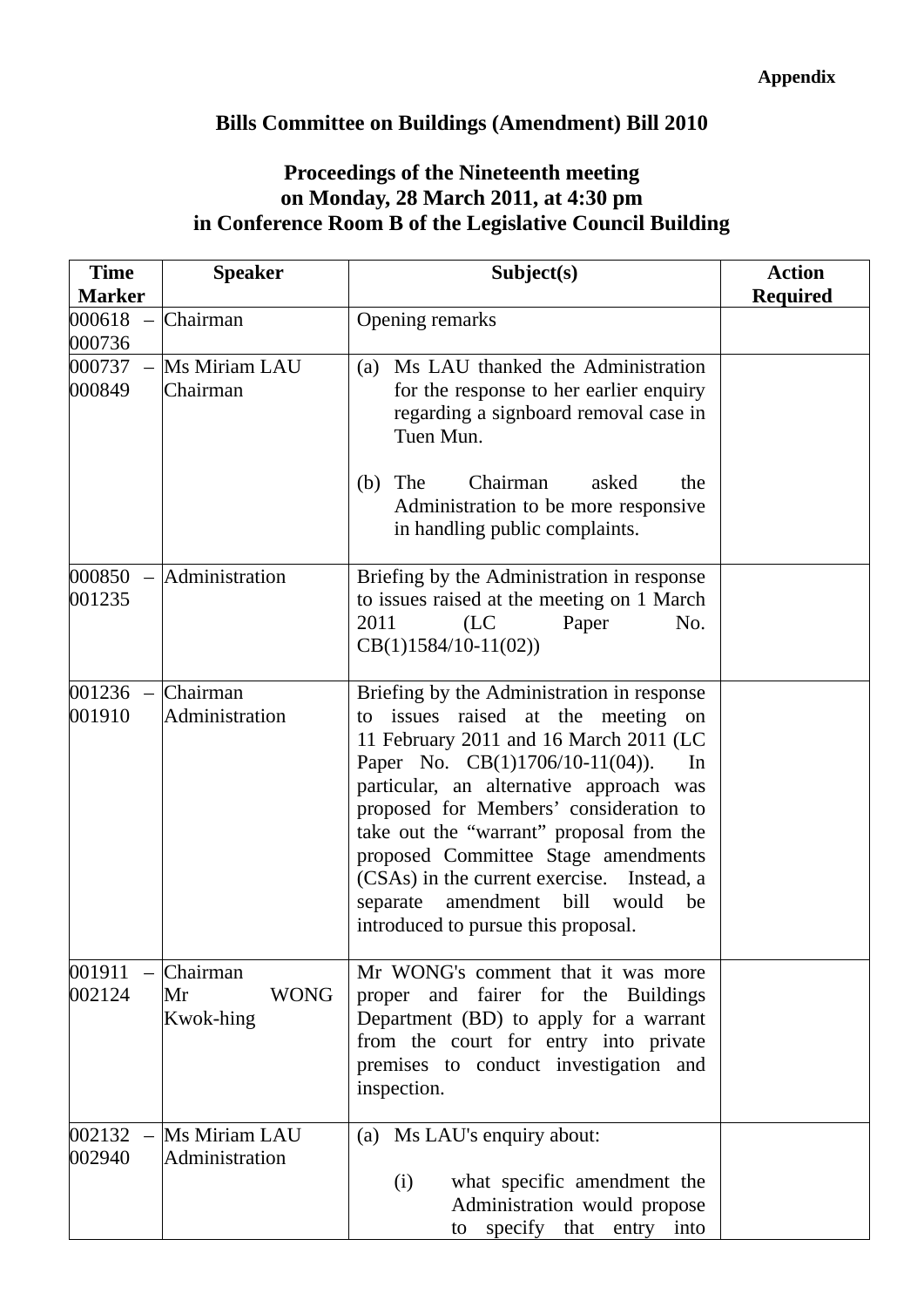| <b>Time</b><br><b>Marker</b> | <b>Speaker</b>                             | Subject(s)                                                                                                                                                                                                                                                                                                                                                           | <b>Action</b><br><b>Required</b> |
|------------------------------|--------------------------------------------|----------------------------------------------------------------------------------------------------------------------------------------------------------------------------------------------------------------------------------------------------------------------------------------------------------------------------------------------------------------------|----------------------------------|
|                              |                                            | private premises by BD staff<br>required a warrant from the<br>court; and                                                                                                                                                                                                                                                                                            |                                  |
|                              |                                            | whether the Administration<br>(ii)<br>would<br>initiate<br>civil<br>a<br>proceeding to require an owner<br>rectify<br>unauthorized<br>to<br>building works<br>associated<br>with subdivision of flats rather<br>than seeking a court warrant to<br>enter into a private premises to<br>carry out enforcement actions.                                                |                                  |
|                              |                                            | (b) The Administration's response that:                                                                                                                                                                                                                                                                                                                              |                                  |
|                              |                                            | (i)<br>the amendment was specified<br>in clause $16(a)$ of the draft<br>CSA, which would amend<br>section 22 of the Buildings<br>Ordinance, Cap.123 (BO); and                                                                                                                                                                                                        |                                  |
|                              |                                            | the proposed amendment was<br>(ii)<br>intended to limit the Building<br>Authority's (BA) power to<br>enter into private premises for<br>inspection and investigation.                                                                                                                                                                                                |                                  |
|                              |                                            | LAU<br>doubted<br>Ms<br>if<br>the<br>(c)<br>Administration's proposal would be<br>effective in tackling the problems of<br>building<br>unauthorized<br>works<br>associated with subdivision of flats.                                                                                                                                                                |                                  |
| $002952 -$<br>004334         | Ms Audrey EU<br>Administration<br>Chairman | EU's<br>$\overline{\text{Ms}}$<br>the<br>that<br>(a)<br>comment<br>needed not<br>Administration<br>avoid<br>seeking power for BA staff to enter<br>into a private premises altogether.<br>There were provisions in many deeds<br>of mutual covenant that permitted<br>estate managers to break into an<br>individual unit for prevention of<br>damages to buildings. |                                  |
|                              |                                            | (b) Ms EU's enquiry about why the<br>Administration sought to limit BA's                                                                                                                                                                                                                                                                                             |                                  |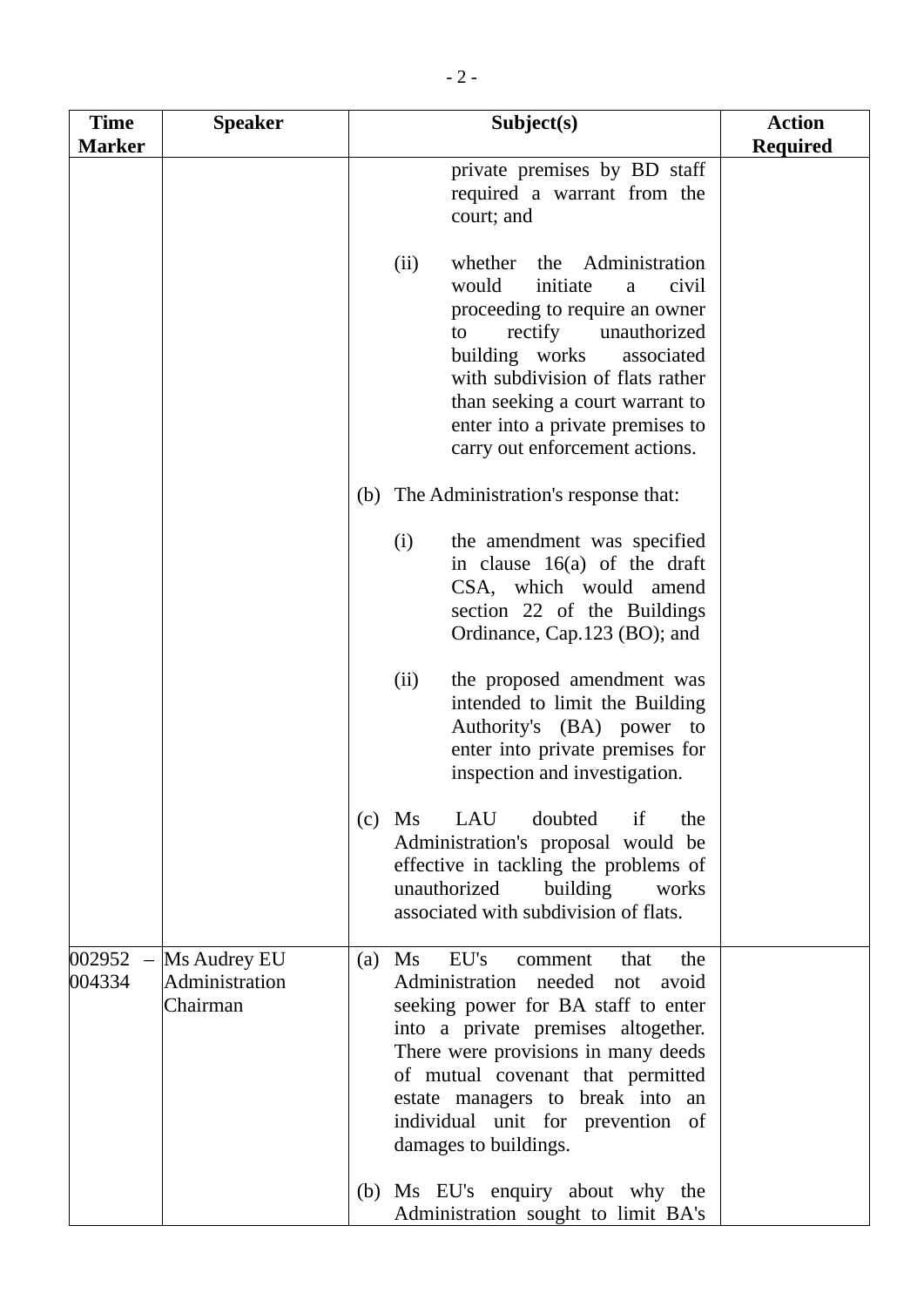| <b>Time</b><br><b>Marker</b> | <b>Speaker</b>                              | Subject(s)                                                                                                                                                                                                                                                                                                                                                                                                                                                                                                                                                                                                                                                                                                                                                                                                                                  | <b>Action</b><br><b>Required</b> |
|------------------------------|---------------------------------------------|---------------------------------------------------------------------------------------------------------------------------------------------------------------------------------------------------------------------------------------------------------------------------------------------------------------------------------------------------------------------------------------------------------------------------------------------------------------------------------------------------------------------------------------------------------------------------------------------------------------------------------------------------------------------------------------------------------------------------------------------------------------------------------------------------------------------------------------------|----------------------------------|
|                              |                                             | power at this stage.<br>The Administration's explanation that<br>(c)<br>the proposed amendment formed part<br>of the multi-pronged measures to<br>building safety.<br>enhance<br>The<br>warrant proposal would address the<br>situations where an owner of a<br>premises failed to comply with an<br>order issued by BA, or refused to<br>allow entry of BD staff into the<br>premises<br>for<br>carrying<br>out<br>investigation or inspection or works<br>which the BA was authorized to carry<br>out under the Buildings Ordinance.<br>The proposed<br>wordings<br>of<br>the<br>reflected<br>amendment<br>the<br>Administration's enforcement policy<br>under BO. Even if the relevant CSAs<br>had to be taken out under the<br>alternative<br>the<br>approach,<br>Administration would still pursue the<br>proposal in the near future. |                                  |
| $004322 -$<br>004955         | Mr LEE Wing-tat<br>Administration           | Mr LEE's concern about the possible<br>(a)<br>legislative delay in resolving the<br>problem of subdivision of flats if the<br>relevant provisions to amend section<br>22 of BO were to be taken out from<br>the proposed CSAs and introduced as<br>a separate bill in the next session.<br>(b) The Administration's response that the<br>Development Bureau would try its<br>best to bid a slot to introduce these<br>provisions early in the 2011-12<br>legislative session.                                                                                                                                                                                                                                                                                                                                                               |                                  |
| 004958<br>005533             | Ms Starry LEE<br>Chairman<br>Administration | Ms LEE's enquiry about:<br>(a)<br>whether a power to enter into a<br>(i)<br>private premises was necessary<br>for the implementation of the<br><b>Mandatory Window Inspection</b><br>Scheme (MWIS); and<br>whether<br>statistics<br>(ii)<br>were                                                                                                                                                                                                                                                                                                                                                                                                                                                                                                                                                                                            |                                  |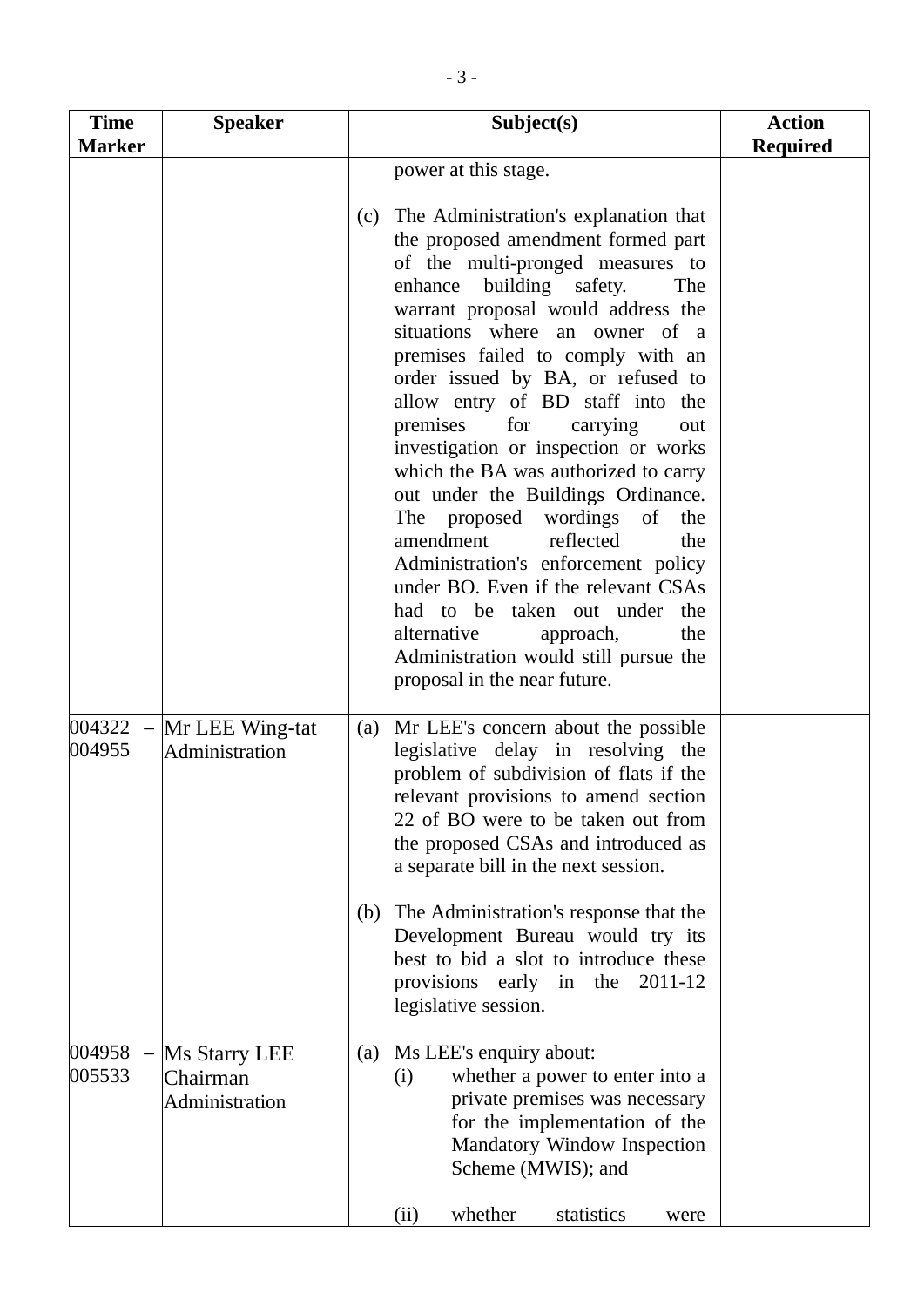| <b>Time</b><br><b>Marker</b> | <b>Speaker</b>                  | Subject(s)                                                                                                                                                                                                                                                                                       | <b>Action</b><br><b>Required</b> |
|------------------------------|---------------------------------|--------------------------------------------------------------------------------------------------------------------------------------------------------------------------------------------------------------------------------------------------------------------------------------------------|----------------------------------|
|                              |                                 | available<br>regarding<br>enforcement actions that could<br>not be carried out due to<br>refusal of entry into private<br>premises by the occupants.                                                                                                                                             |                                  |
|                              |                                 | (b) The Administration's response that:                                                                                                                                                                                                                                                          |                                  |
|                              |                                 | (i)<br>the power to enter into a<br>private premises would be the<br>last resort to allow BD's staff<br>to carry out inspection or<br>works which the BA was<br>authorized to carry out under<br>the BO;                                                                                         |                                  |
|                              |                                 | (ii)<br>the power to enter into a<br>private premises might be<br>relevant to MWIS if the owner<br>did not comply with BA's<br>notice and BD needed to enter<br>the premises to assess the<br>situation<br>undertake<br><sub>or</sub><br>to<br>inspection and repair defaulted<br>by the owners; |                                  |
|                              |                                 | the Administration did not<br>(iii)<br>have ready data on the number<br>of incidents where inspections<br>and enforcement actions could<br>not be carried out due to<br>refusal of entry by the owner<br>or occupant of a premises; and                                                          |                                  |
|                              |                                 | the proposed amendment was<br>(iv)<br>modelled on the provisions<br>under which the Food and<br>Environmental<br>Hygiene<br>Department<br>(FEHD)<br>staff<br>entered into a premises for<br>investigation of water seepage<br>complaints.                                                        |                                  |
| 005535<br>010106             | Ms Miriam LAU<br>Administration | Ms LAU noted that the Bill was not<br>(a)<br>designed to tackle subdivision of flats.<br>She agreed that a separate and more                                                                                                                                                                     |                                  |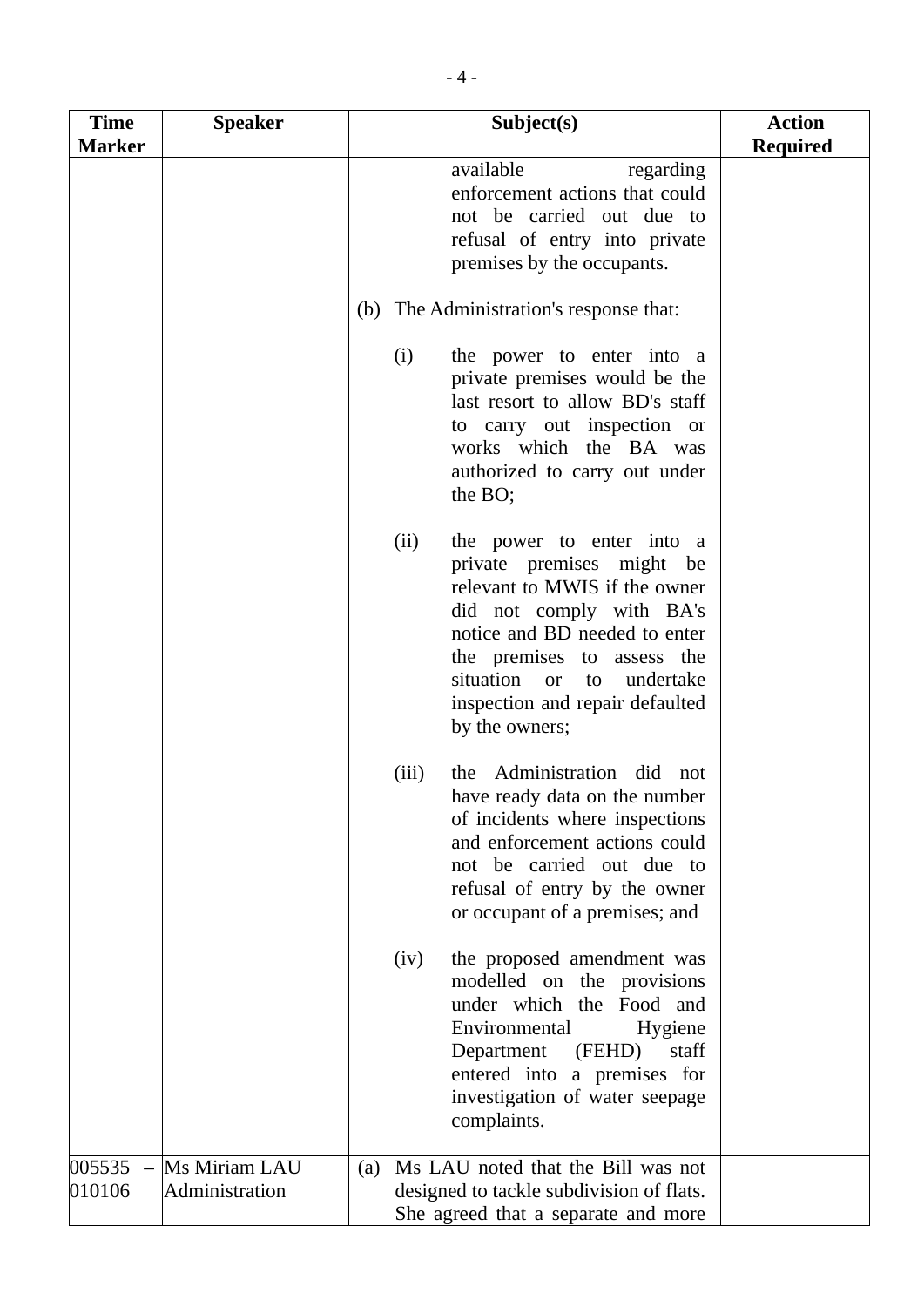| <b>Time</b><br><b>Marker</b>      | <b>Speaker</b>                             | Subject(s)                                                                                                                                                                                                                                                                                                                                                                                                                                                                                                                                                                                                                                                                                                                                                                                                                                                                                                                                                                                  | <b>Action</b><br><b>Required</b> |
|-----------------------------------|--------------------------------------------|---------------------------------------------------------------------------------------------------------------------------------------------------------------------------------------------------------------------------------------------------------------------------------------------------------------------------------------------------------------------------------------------------------------------------------------------------------------------------------------------------------------------------------------------------------------------------------------------------------------------------------------------------------------------------------------------------------------------------------------------------------------------------------------------------------------------------------------------------------------------------------------------------------------------------------------------------------------------------------------------|----------------------------------|
|                                   |                                            | comprehensive<br>legislation<br>was<br>She<br>urged<br>the<br>necessary.<br>Administration<br>expedite<br>to<br>formulation of the legislation for<br>members' consideration.<br>The Administration's response that<br>(b)<br>there were provisions under the BO<br>for BA to tackle building safety issues<br>and registered inspectors (RI) would<br>be required to report to BA if they<br>identified signs of structural safety<br>risks in common areas.<br>It was,<br>however, the general consensus of the<br>Bills Committee that the RI should<br>not be imposed with the responsibility<br>inspection<br>inside<br>carry out<br>to<br>individual units.                                                                                                                                                                                                                                                                                                                           |                                  |
| 010107<br>$\frac{1}{2}$<br>011038 | Ms Audrey EU<br>Administration<br>Chairman | Ms EU's comment that, under the<br>(a)<br>existing legislation, BA had the power<br>to break into a private premises in the<br>presence of a police officer pursuant<br>of<br>BO.<br>22<br>The<br>section<br>to<br>Administration had earlier proposed<br>to introduce CSA to enable BA to<br>apply to the court for warrant for<br>entry into private premises but was<br>now withdrawing this proposal due to<br>objection from<br>some<br>members.<br>Ms EU's enquiry of whether BA<br>would then continue to rely on the<br>existing section 22 of BO to gain<br>access to a premises. She preferred<br>Administration's proposal<br>the<br>- of<br>seeking warrant for BD staff to enter<br>into a private premises for inspection<br>purposes.<br>(b) Ms EU's enquiry of whether officers<br>of FEHD needed to obtain a court<br>warrant to enter into a private<br>premises for investigation<br>into<br>complaints of water seepage.<br>The Administration's confirmation of<br>(c) |                                  |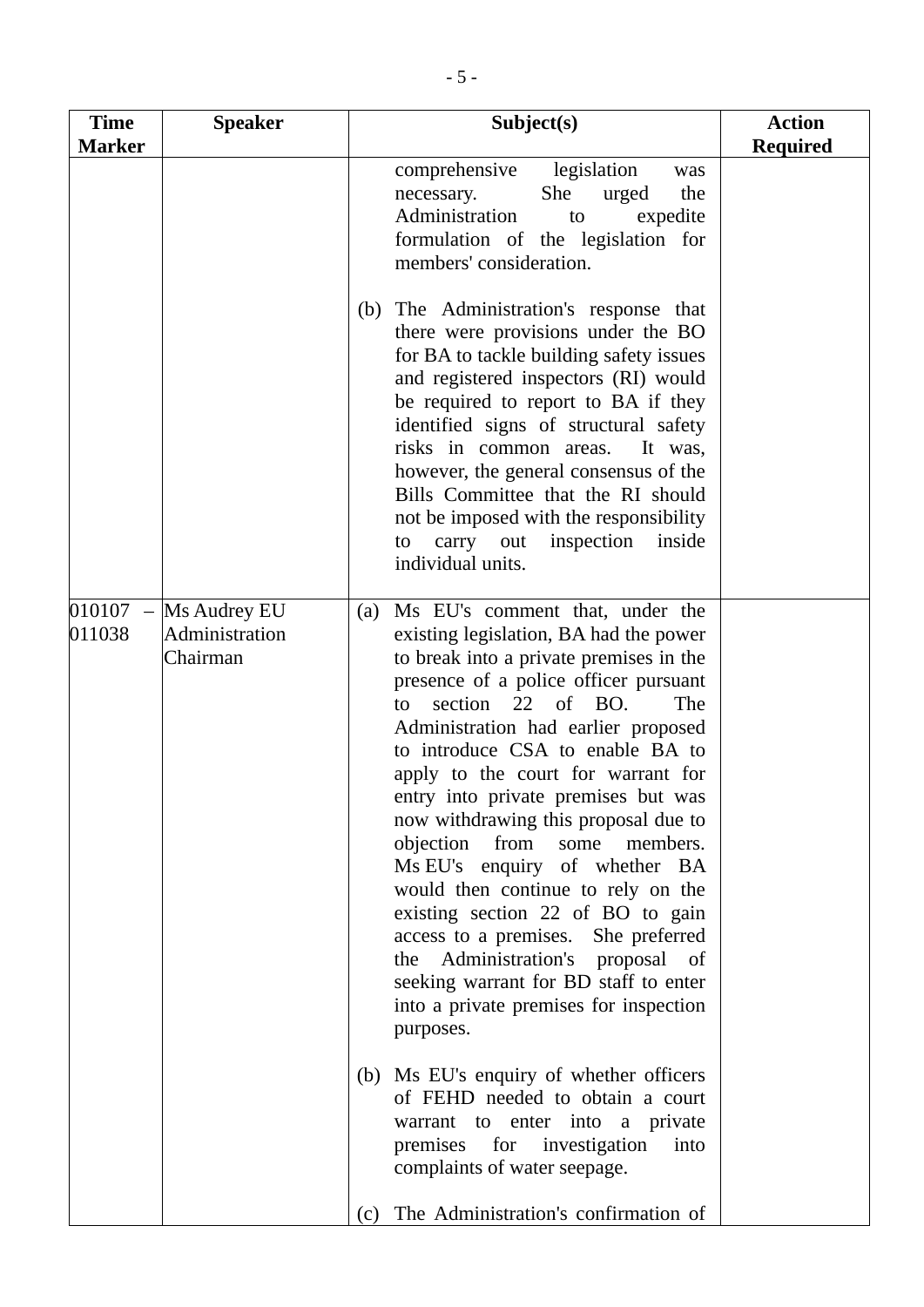| <b>Time</b><br><b>Marker</b> | <b>Speaker</b>                              | Subject(s)                                                                                                                                                                                                                                                                                                                                                        | <b>Action</b><br><b>Required</b> |
|------------------------------|---------------------------------------------|-------------------------------------------------------------------------------------------------------------------------------------------------------------------------------------------------------------------------------------------------------------------------------------------------------------------------------------------------------------------|----------------------------------|
|                              |                                             | Ms EU's understanding.                                                                                                                                                                                                                                                                                                                                            |                                  |
|                              |                                             | The Administration's response that<br>(d)<br>under the alternative approach, a<br>separate bill would be introduced to<br>implement the proposed arrangement<br>of authorizing BD staff to enter into a<br>private premises through a court<br>warrant in order not to cause delay to<br>the implementation of MBIS and<br>MWIS.                                  |                                  |
|                              |                                             | The Chairman asked members to give<br>(e)<br>further thought to the proposal of<br>whether to include in the Bill the<br>provision of applying to the court for<br>warrant to authorize BD staff to enter<br>into a private premises for inspection<br>or enforcement action. He suggested<br>that members should indicate their<br>position at the next meeting. |                                  |
|                              |                                             | The Administration undertook to make<br>(f)<br>an effort to bid for a slot to introduce<br>the proposed amendments together<br>with other legislative proposals for<br>building safety initiatives in a separate<br>bill early in the next legislative<br>session.                                                                                                |                                  |
| 011039<br>011340             | Ms Starry LEE<br>Administration<br>Chairman | Ms LEE's enquiry about whether there<br>(a)<br>were other legislation, apart from the<br>Public Health and Municipal Services<br>Ordinance,<br>Cap. 132,<br>which<br>empowered public officers to enter into<br>private premises for inspection or<br>enforcement purposes.                                                                                       |                                  |
|                              |                                             | The Administration's response that<br>(b)<br>similar provisions were also provided<br>Waterworks<br>the<br>Ordinance,<br>in<br>Cap. 102, Shipping and Port Control<br>Ordinance, Cap. 313, and Fire Safety<br>(Buildings) Ordinance, Cap. 572.                                                                                                                    |                                  |
|                              |                                             | The Administration was requested to Administration<br>(c)                                                                                                                                                                                                                                                                                                         |                                  |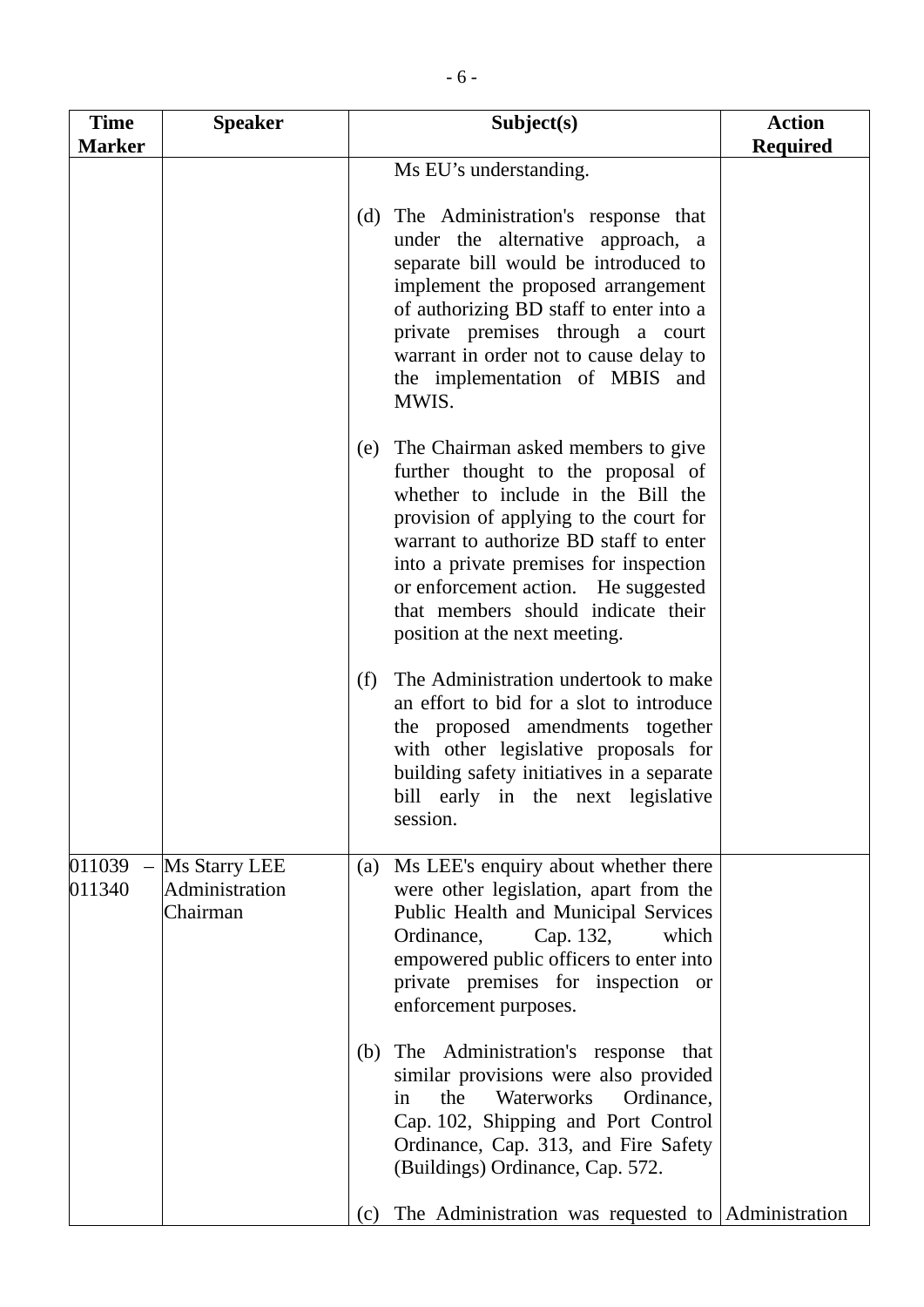| <b>Time</b>                  | <b>Speaker</b>                              | Subject(s)                                                                                                                                                                                                                                                                                                                                                                                                                                                                                                                                                                                                                                                                                                                                                                                                                                                                                                                                                                                                                                                                                                                                                                                                                            | <b>Action</b>                                                           |
|------------------------------|---------------------------------------------|---------------------------------------------------------------------------------------------------------------------------------------------------------------------------------------------------------------------------------------------------------------------------------------------------------------------------------------------------------------------------------------------------------------------------------------------------------------------------------------------------------------------------------------------------------------------------------------------------------------------------------------------------------------------------------------------------------------------------------------------------------------------------------------------------------------------------------------------------------------------------------------------------------------------------------------------------------------------------------------------------------------------------------------------------------------------------------------------------------------------------------------------------------------------------------------------------------------------------------------|-------------------------------------------------------------------------|
| <b>Marker</b>                |                                             |                                                                                                                                                                                                                                                                                                                                                                                                                                                                                                                                                                                                                                                                                                                                                                                                                                                                                                                                                                                                                                                                                                                                                                                                                                       | <b>Required</b>                                                         |
|                              |                                             | provide a list of legal provisions of<br>various ordinances which empowered<br>public officers to enter into private<br>inspection or<br>law<br>premises<br>for<br>enforcement purposes, and explain the<br>operational mechanism and the modus<br>operandi.                                                                                                                                                                                                                                                                                                                                                                                                                                                                                                                                                                                                                                                                                                                                                                                                                                                                                                                                                                          | to take action as<br>required<br>in<br>paragraph 2<br>of<br>the minutes |
| 011233<br>$\equiv$<br>011820 | Chairman<br>Administration                  | The Administration's briefing in response<br>to issues raised at the meeting on 11<br>February 2011 and 16 March 2011 (LC<br>Paper No. CB(1)1706/10-11(04)).                                                                                                                                                                                                                                                                                                                                                                                                                                                                                                                                                                                                                                                                                                                                                                                                                                                                                                                                                                                                                                                                          |                                                                         |
| $011826 -$<br>013147         | Ms Starry LEE<br>Administration<br>Chairman | LEE's<br>the<br>(a)<br>Ms<br>that<br>comment<br>Administration's<br>proposed<br>RIs / Qualified<br>arrangement for<br>Persons<br>(QPs)<br>and<br>Registered<br>make<br>Contractors<br>(RCs)<br>to<br>a<br>declaration<br>integrity<br>on<br>and<br>anti-tender-rigging<br>tender<br>upon<br>submission might not prevent the<br>She<br>problem.<br>advised<br>the<br>Administration to<br>model on<br>the<br>practice of vetting tender prices by the<br>Hong Kong Housing Society (HKHS)<br>and the Urban Renewal Authority<br>(URA) under the Operation Building<br>Bright (OBB).<br>(b) The Administration's response that<br>assistance would be offered to those<br>target buildings without<br>owners<br>corporations<br>$(OCs)$ .<br>The<br>Administration would explore with<br>the professional institutes to provide<br>guidelines and a list of contractors /<br>consultants and indicative prices of<br>for owners' reference taking<br>works<br>into account the experience of OBB.<br>Ms LEE's concern that the lists of<br>(c)<br>prices provided would turn out to be<br>the minimum price. She urged the<br>Administration to provide advisory<br>service on tendering, even at a fee, to<br>OCs or property owners. |                                                                         |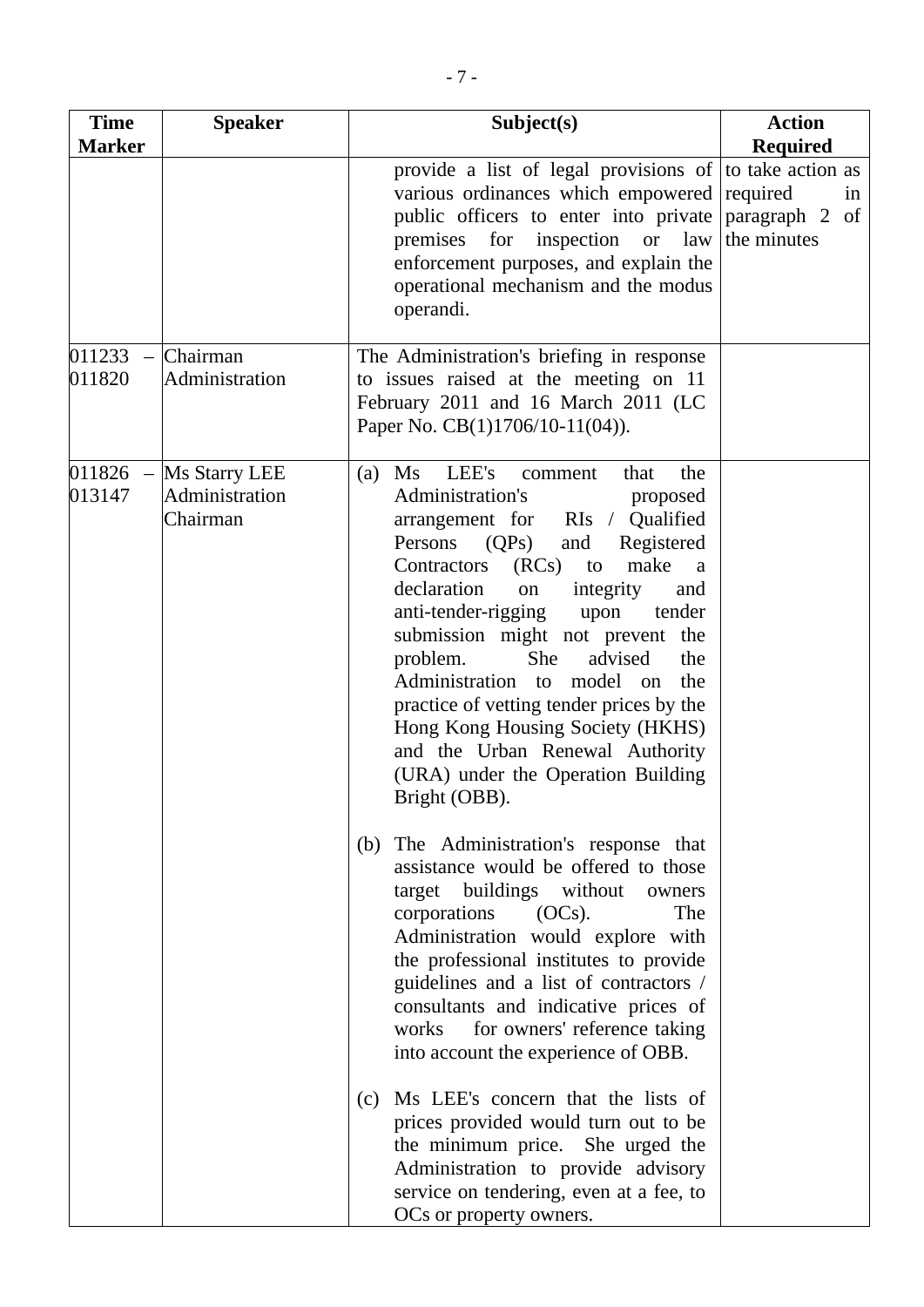| <b>Time</b><br><b>Marker</b> | <b>Speaker</b> | Subject(s)                                                                                                                                                                                                                                                                                                                                                                         | <b>Action</b><br><b>Required</b> |
|------------------------------|----------------|------------------------------------------------------------------------------------------------------------------------------------------------------------------------------------------------------------------------------------------------------------------------------------------------------------------------------------------------------------------------------------|----------------------------------|
|                              |                | The Administration's explanation that<br>(d)<br>and<br><b>HKHS</b><br>URA would<br>be<br>encouraged to provide professional<br>advice<br>and<br>services<br>the<br>on<br>above-mentioned areas.                                                                                                                                                                                    |                                  |
|                              |                | The Chairman's enquiry on whether<br>(e)<br>there would be a clear division of<br>roles of HKHS and URA when<br>owners sought advice.                                                                                                                                                                                                                                              |                                  |
|                              |                | (f)<br>The Administration's response that<br>while HKHS<br>and URA would<br>continue to provide assistance and<br>advice, property owners had the<br>ultimate responsibility to decide<br>which contractors or consultant they<br>should engage. Property owners and<br>OCs were encouraged to make<br>thorough assessment and in-depth<br>enquiries before granting the contract. |                                  |
|                              |                | (g) Ms LEE's comment that owners and<br>OCs were often not knowledgeable<br>enough to judge whether the cost<br>stated in the tender was fair and<br>reasonable,<br>and<br>the<br>that<br>Administration should:                                                                                                                                                                   |                                  |
|                              |                | (i)<br>ask HKHS or URA to provide<br>advice on vetting the tender<br>price; and                                                                                                                                                                                                                                                                                                    |                                  |
|                              |                | develop a database to provide<br>(ii)<br>cost information in respect of<br>building<br>inspection<br>and<br>repairs.                                                                                                                                                                                                                                                               |                                  |
|                              |                | The Administration undertook to:<br>(h)                                                                                                                                                                                                                                                                                                                                            |                                  |
|                              |                | request HKHS and URA to Administration<br>(i)<br>provide professional advice on<br>tender prices of building repair required<br>works and other forms of paragraph 2<br>services to building owners and the minutes<br>owners' corporations similar to                                                                                                                             | to take action as<br>in<br>of    |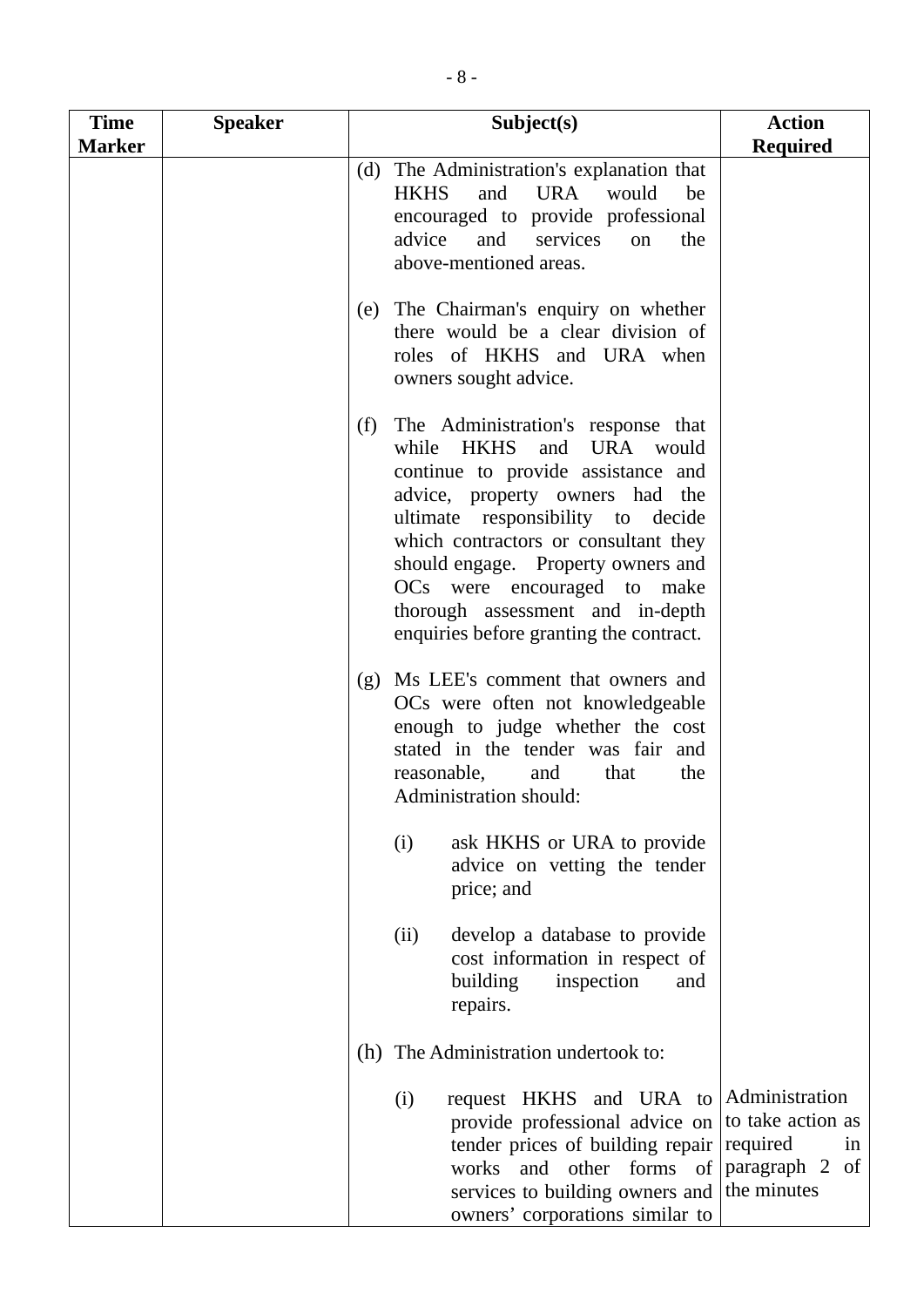| <b>Time</b><br><b>Marker</b> | <b>Speaker</b>                   | Subject(s)                                                                                                                                                                                                                                                                                                                                          | <b>Action</b><br><b>Required</b>                                     |
|------------------------------|----------------------------------|-----------------------------------------------------------------------------------------------------------------------------------------------------------------------------------------------------------------------------------------------------------------------------------------------------------------------------------------------------|----------------------------------------------------------------------|
|                              |                                  | those under the OBB at a fee,<br>and to set out the scope of<br>services of HKHS and URA in<br>this respect; and                                                                                                                                                                                                                                    |                                                                      |
|                              |                                  | consider developing a database, Administration<br>(ii)<br>in conjunction with the HKHS<br>the<br>URA,<br>providing<br>and<br>information<br>of<br>building<br>inspection and repair works, the<br>cost involved and the average<br>share of individual owners etc.                                                                                  | to take action as<br>required<br>in<br>paragraph 2 of<br>the minutes |
| $013151 -$<br>013257         | Mr KAM Nai-wai<br>Administration | (a) Mr KAM's enquiry about whether the<br>code of practice and the practice notes<br>were legally enforceable. If not, he<br>expressed that he would propose to<br>move a CSA to this effect.<br>The Administration's response that the<br>(b)<br>code of practice and the practice notes                                                           |                                                                      |
|                              |                                  | were advisory in nature but the<br>industry would be duly consulted<br>prior to promulgation therefore they<br>would readily comply<br>with the<br>relevant requirements.                                                                                                                                                                           |                                                                      |
| 013342<br>014844             | Chairman<br>Administration       | Clause-by-clause examination of<br>the.<br>marked-up copy of the Bill prepared by<br>the Legal Service Division (LC Paper No.<br>$CB(1)1168/09-10(01)).$<br>The Administration brought to members'<br>attention that the list of draft CSAs to be<br>discussed was prepared in February 2011.<br>An updated one would be provided in due<br>course. |                                                                      |
|                              |                                  | Section 2 $(1)$ – Interpretation<br>Part I<br><b>Authorized</b><br>registered<br>persons,<br>structural<br>engineers,<br>registered<br>engineers,<br>geotechnical<br>registered<br>inspectors and registered contractors                                                                                                                            |                                                                      |
|                              |                                  | Section $3(9)$ – Registers of authorized                                                                                                                                                                                                                                                                                                            |                                                                      |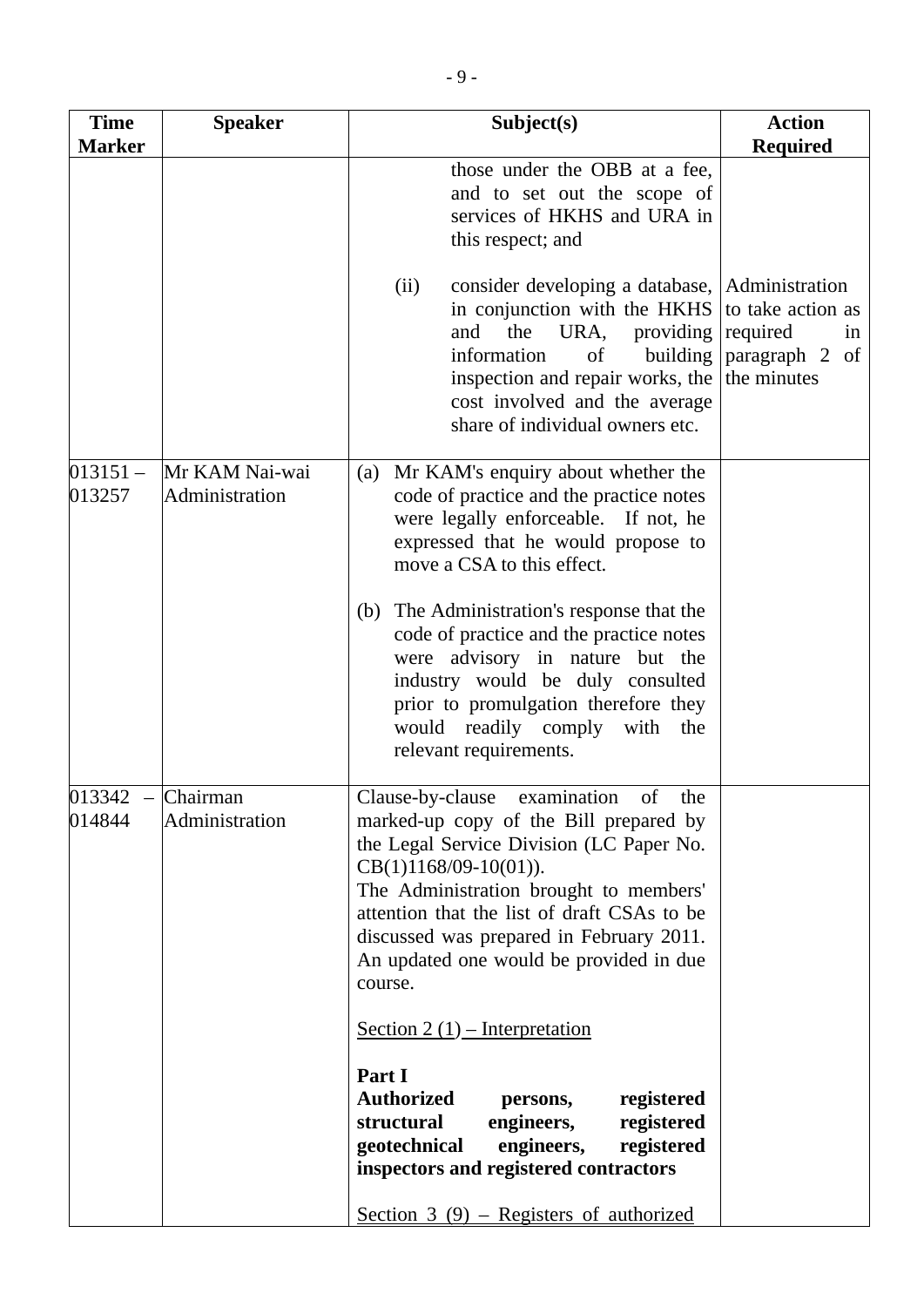|  | $-10-$ |  |
|--|--------|--|
|  |        |  |

| <b>Time</b>   | <b>Speaker</b> | Subject(s)                                                                                                                                                                                  | <b>Action</b>   |
|---------------|----------------|---------------------------------------------------------------------------------------------------------------------------------------------------------------------------------------------|-----------------|
| <b>Marker</b> |                |                                                                                                                                                                                             | <b>Required</b> |
|               |                | structural<br>engineers,<br>persons,<br>geotechnical engineers and inspectors                                                                                                               |                 |
|               |                | Section $7(4a)$ – Disciplinary proceedings<br>authorized<br>for<br>registered<br>person,<br>structural<br>engineer,<br>registered<br>geotechnical<br>or registered<br>engineer<br>inspector |                 |
|               |                | Section 8A $(4c)$ – (Chinese version of the<br>draft CSA)                                                                                                                                   |                 |
|               |                | Section<br>$9A$ (1) – Appeals<br>from<br><b>Registration Committees</b>                                                                                                                     |                 |
|               |                | Section 13 $(7)$ – Disciplinary proceedings<br>for contractors                                                                                                                              |                 |
|               |                | Section $13A(1)$ – Authority to erect<br>shoring in certain cases                                                                                                                           |                 |
|               |                | Section 22 – Powers of Building Authority                                                                                                                                                   |                 |
|               |                | Part IIA<br><b>Inspection and repair of building</b>                                                                                                                                        |                 |
|               |                | Section 30A $(1)$ – Application                                                                                                                                                             |                 |
|               |                | Section 30B (5) & (11) – Obligation on<br>owners to carry out prescribed inspection<br>and prescribed repair in respect of<br>buildings                                                     |                 |
|               |                | Section 30C (8b) & (9) – Obligation on<br>owners to carry out prescribed inspection<br>and prescribed repair in respect of<br>windows                                                       |                 |
|               |                | Section $30D$ $(5b)$ – Appointment and<br>duties of registered inspectors                                                                                                                   |                 |
|               |                | Section 30E – Appointment and duties of<br>qualified persons                                                                                                                                |                 |
|               |                | Section 33 – Recovery of costs and<br>surcharge by Building Authority                                                                                                                       |                 |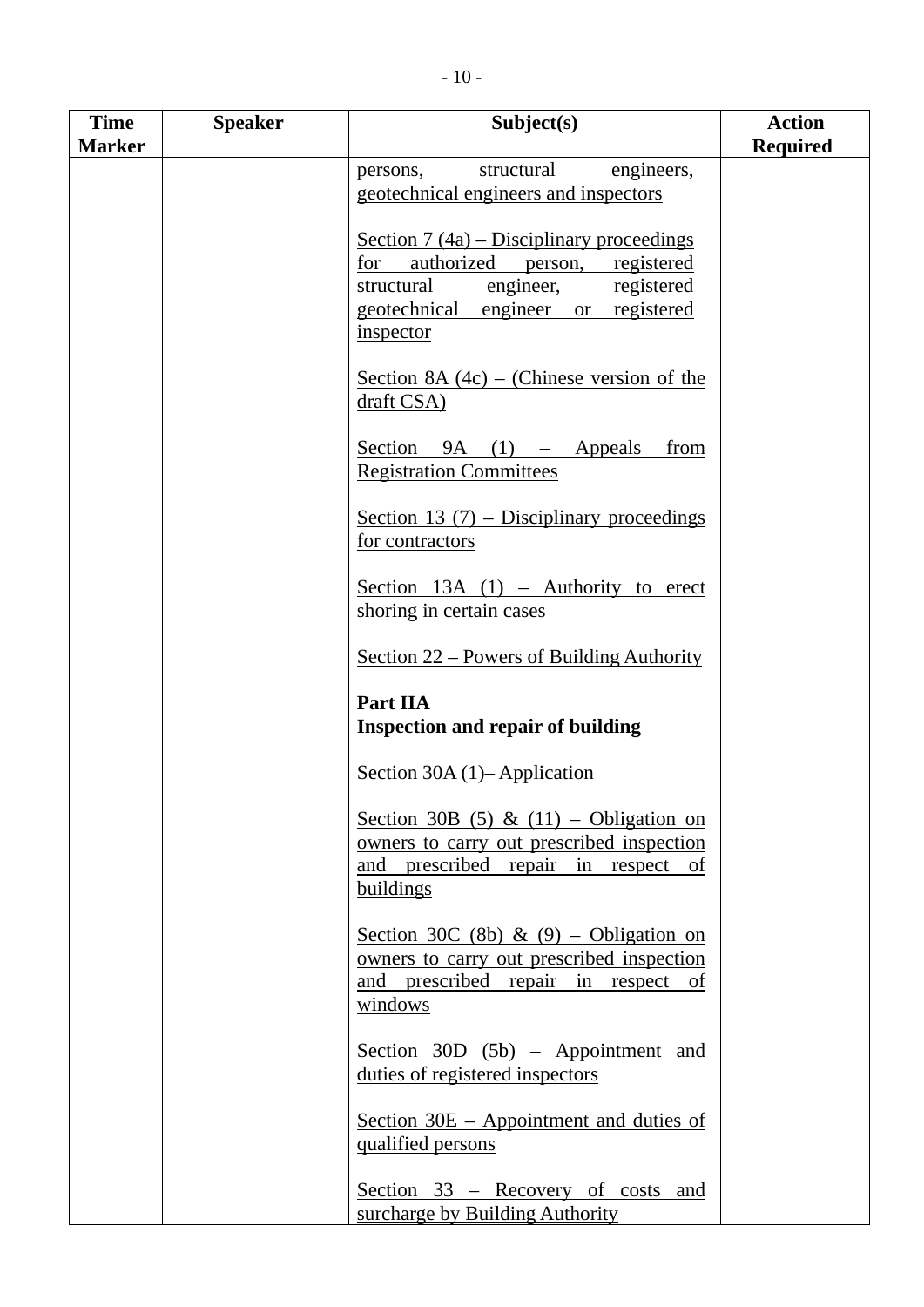| <b>Time</b><br><b>Marker</b> | <b>Speaker</b>                            | Subject(s)                                                                                                                                                                                                                                                                                                                                          | <b>Action</b><br><b>Required</b>                                                       |
|------------------------------|-------------------------------------------|-----------------------------------------------------------------------------------------------------------------------------------------------------------------------------------------------------------------------------------------------------------------------------------------------------------------------------------------------------|----------------------------------------------------------------------------------------|
|                              |                                           | Section 38 (1ka, kd, ke, kg) – Regulations                                                                                                                                                                                                                                                                                                          |                                                                                        |
|                              |                                           | Section 39B - Obstruction of owners'<br>corporation                                                                                                                                                                                                                                                                                                 |                                                                                        |
|                              |                                           | Section 39C – Building Authority shall not<br>serve order under section 24 or notice<br>under section 24C                                                                                                                                                                                                                                           |                                                                                        |
|                              |                                           | Part IV<br><b>Offences</b>                                                                                                                                                                                                                                                                                                                          |                                                                                        |
|                              |                                           | Section 40 (2E) & (4C)– Offences                                                                                                                                                                                                                                                                                                                    |                                                                                        |
|                              |                                           | Section 46 Schedule $7 -$ Secretary to the<br><b>Appeal Tribunal</b>                                                                                                                                                                                                                                                                                |                                                                                        |
|                              |                                           | Members raised no question on<br>the<br>above-mentioned amendments clauses.                                                                                                                                                                                                                                                                         |                                                                                        |
|                              |                                           | The Administration undertook to prepare<br>updated proposed CSAs, taking into<br>account members' previous views and<br>suggestions in relation to the proposed<br>new section 22 (Powers of Building<br>Authority) and capping the surcharge for<br>defaulted works at 20%.                                                                        | Administration<br>to take action as<br>required<br>in<br>paragraph 2 of<br>the minutes |
| 014849<br>015037             | ALA7's<br>Administration<br>Law Draftsman | ALA7's<br>certain<br>comment<br>that<br>(a)<br>provisions in the Bill were related to<br>the minor works control system and<br>those provisions had already come<br>However, the latest<br>into effect.<br>CSAs had not totally reflected the<br>change in circumstances. She asked<br>if the Administration would include<br>such amendment later. |                                                                                        |
|                              |                                           | (b) Law Draftsman responded that the<br>above-mentioned clause would be<br>incorporated subsequently.                                                                                                                                                                                                                                               |                                                                                        |
|                              |                                           | The Administration undertook<br>(c)<br>to<br>make consequential amendments to<br>the Buildings (Amendment) Bill 2010<br>taking<br>into<br>account<br>the<br>recent                                                                                                                                                                                  | Administration<br>to take action as<br>required<br>in<br>paragraph 2 of                |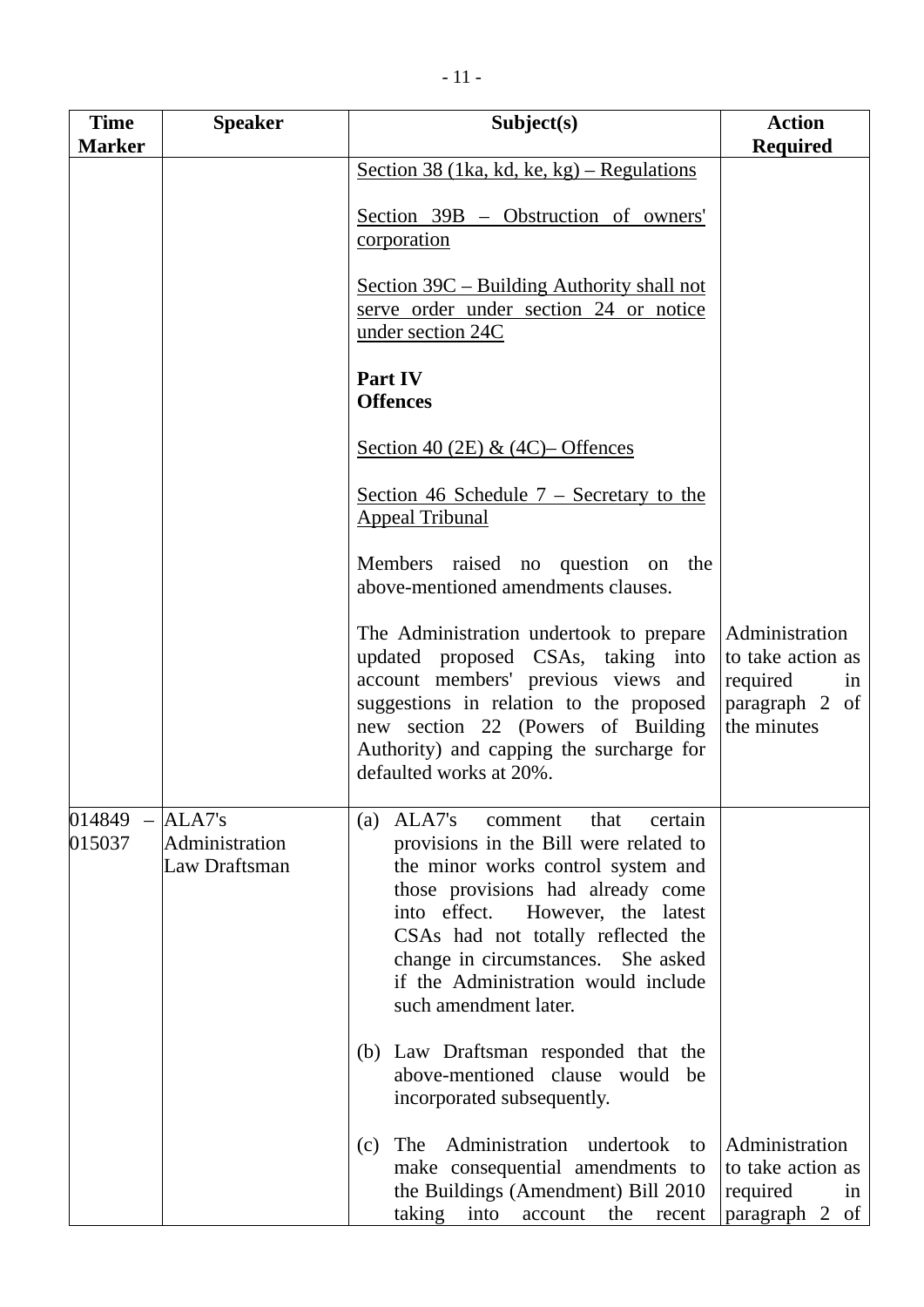| <b>Time</b><br><b>Marker</b>                 | <b>Speaker</b>                               | Subject(s)                                                                                                                                                                                                                                                                                                                                                      | <b>Action</b><br><b>Required</b> |
|----------------------------------------------|----------------------------------------------|-----------------------------------------------------------------------------------------------------------------------------------------------------------------------------------------------------------------------------------------------------------------------------------------------------------------------------------------------------------------|----------------------------------|
|                                              |                                              | enactment of amendments to BO.                                                                                                                                                                                                                                                                                                                                  | the minutes                      |
| $015044 -$<br>015123                         | Ms Starry LEE<br>Administration              | Ms LEE's<br>how<br>enquiry<br>the<br>on<br>(a)<br>sanctions<br>against<br>uncooperative<br>owners were to be enforced.<br>The Administration's response that<br>(b)<br>BD was the enforcement agent who<br>would prosecute any uncooperative<br>owners for not contributing to the cost<br>of prescribed inspection or repair.<br>The court would determine the |                                  |
| 015124                                       | Chairman                                     | penalty on conviction of the offence.<br>The Chairman asked:<br>(a)                                                                                                                                                                                                                                                                                             |                                  |
| 015415                                       | Administration                               | (i)<br>the Administration to provide a<br>final set of CSAs in the next<br>meeting;                                                                                                                                                                                                                                                                             |                                  |
|                                              |                                              | (ii)<br>members to propose CSAs, if<br>any, for discussion in the next<br>meeting; and                                                                                                                                                                                                                                                                          |                                  |
|                                              |                                              | Administration<br>(iii)<br>whether<br>the<br>would report<br>the<br>at<br>next<br>whether<br>meeting<br>it<br>would<br>include provision to seek a<br>court warrant to enable BD staff<br>to enter into a private premises<br>carry out inspection or<br>to<br>enforcement actions.                                                                             |                                  |
|                                              |                                              | The Administration's response that it<br>(b)<br>would come to a decision in the next<br>meeting,<br>having<br>taken<br>into<br>consideration members' views.                                                                                                                                                                                                    |                                  |
| 015417<br>$\overline{\phantom{0}}$<br>015615 | Mr KAM Nai-wai<br>Chairman<br>Administration | Mr KAM,<br>the<br>(a)<br>$\ln$<br>response<br>to<br>Chairman confirmed that members<br>would have to submit any other CSAs<br>before the next meeting.                                                                                                                                                                                                          |                                  |
|                                              |                                              | Mr KAM's enquiry on whether the<br>(b)<br>legislation<br>would<br>stipulate<br>that<br>inspection reports should also be                                                                                                                                                                                                                                        |                                  |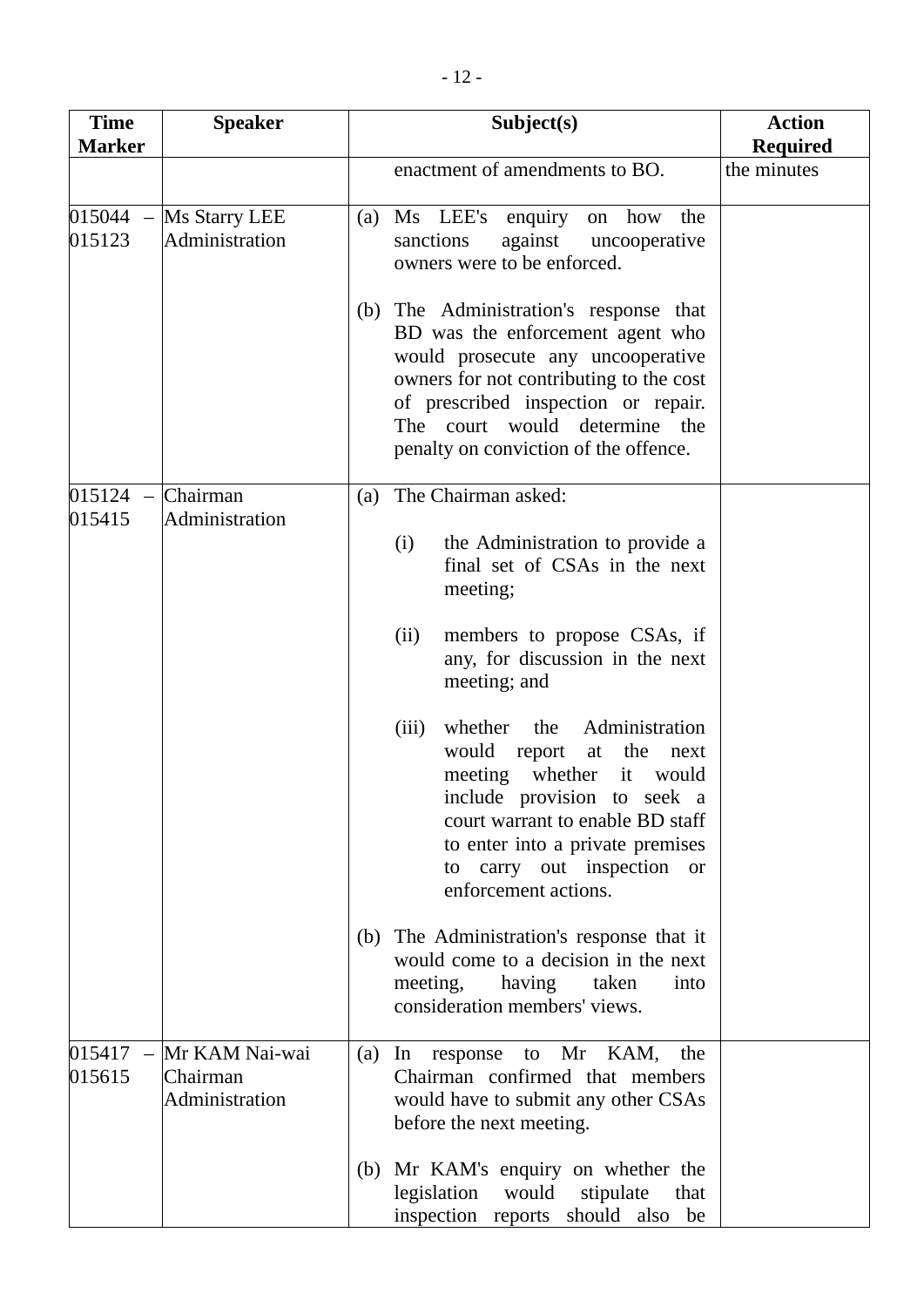| <b>Time</b><br><b>Marker</b>                 | <b>Speaker</b>                              | Subject(s)                                                                                                                                                                                                                                                                                                                                                                                                                   | <b>Action</b><br><b>Required</b>                                                       |
|----------------------------------------------|---------------------------------------------|------------------------------------------------------------------------------------------------------------------------------------------------------------------------------------------------------------------------------------------------------------------------------------------------------------------------------------------------------------------------------------------------------------------------------|----------------------------------------------------------------------------------------|
|                                              |                                             | made available to the owners or OCs<br>concerned.                                                                                                                                                                                                                                                                                                                                                                            |                                                                                        |
|                                              |                                             | The Administration's reply that such<br>(c)<br>requirement would be specified in the<br>regulations.<br>In response to Mr<br>KAM's request, the Administration<br>undertook to revert to Mr KAM on<br>the reason for not incorporating the<br>requirement<br>the<br>in<br>principal<br>legislation.                                                                                                                          | Administration<br>to take action as<br>required<br>in<br>paragraph 2 of<br>the minutes |
| 015620<br>015833                             | Ms Starry LEE<br>Administration<br>Chairman | Ms LEE noted that the Administration<br>(a)<br>would issue removal orders against<br>unauthorized signboards. She asked<br>how BD would notify the owners of<br>the demolition work.                                                                                                                                                                                                                                         |                                                                                        |
|                                              |                                             | The Administration's response that the<br>(b)<br>removal order would first be issued to<br>the person for whom the signboard<br>was installed. If the person failed to<br>be identified, the order would be<br>served on the person that received<br>rent in respect of the signboard.<br>Failing that, the order would be<br>served on the owner of the premises<br>or external wall on which the<br>signboard was erected. |                                                                                        |
|                                              |                                             | The Administration undertook<br>(c)<br>to<br>provide to Ms LEE the references of<br>the relevant papers on enforcement<br>policies<br>and procedure<br>against<br>unauthorized building works.                                                                                                                                                                                                                               | Administration<br>to take action as<br>required<br>1n<br>paragraph 2 of<br>the minutes |
| 015833<br>$\overline{\phantom{a}}$<br>015953 | Mr KAM Nai-wai<br>Administration            | Mr KAM's enquiry on whether BD<br>(a)<br>would need OC or the owners'<br>RI<br>when<br>submitting<br>consent<br>certificates in respect of the inspection<br>and repair of existing signboards.                                                                                                                                                                                                                              |                                                                                        |
|                                              |                                             | The Administration's response that<br>(b)<br>such requirements would not be<br>included in the BO.                                                                                                                                                                                                                                                                                                                           |                                                                                        |